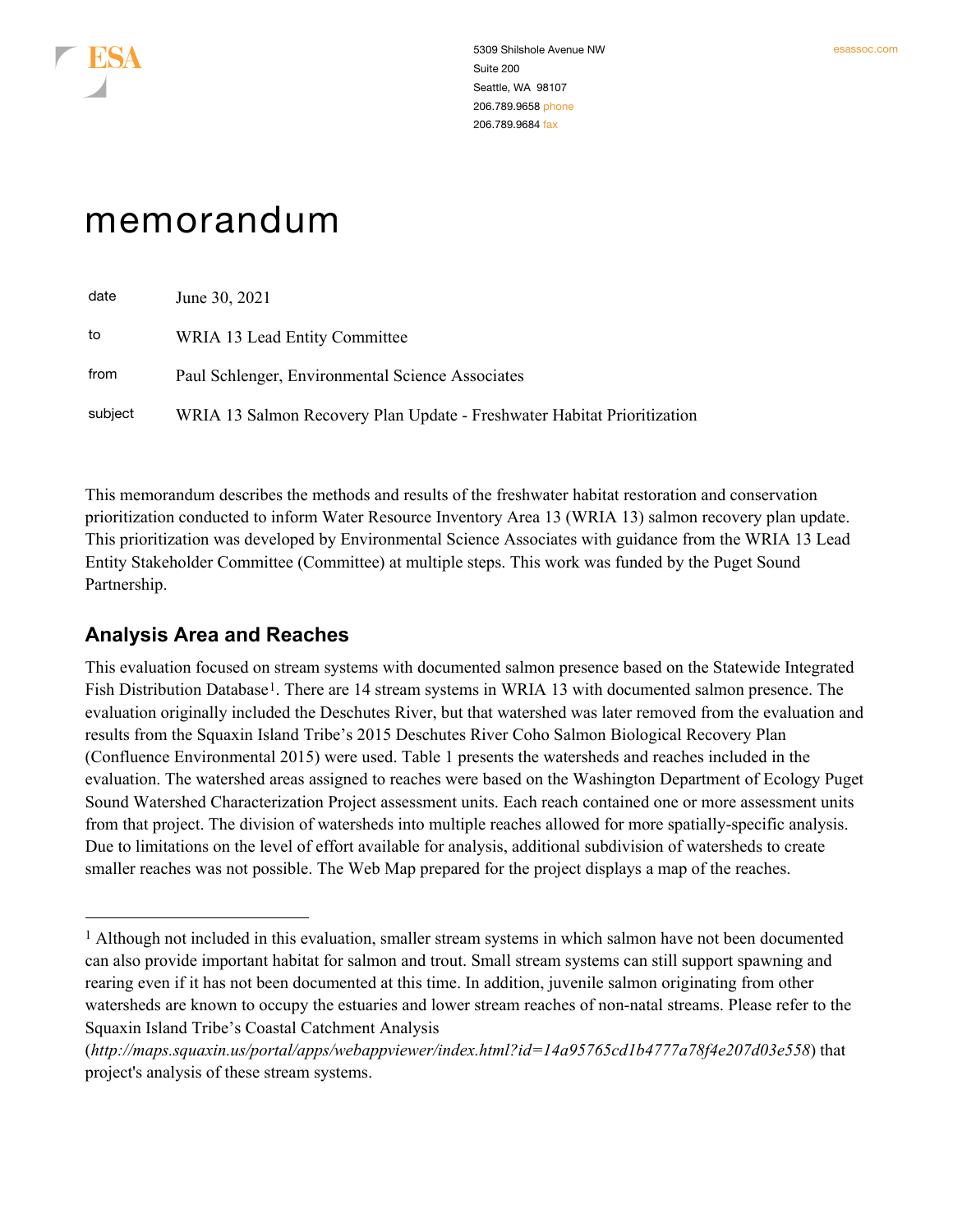| Watershed             | <b>WDFW Stream Number</b> | Reach                                          | <b>Ecology Assessment Unit</b> |
|-----------------------|---------------------------|------------------------------------------------|--------------------------------|
| Adams                 | 13-0018, 13-0021          | Adams - Lower                                  | 13063                          |
|                       |                           | Adams - Upper                                  | 13051                          |
| Dobbs (unnamed)       | 13-0005                   | <b>Dobbs</b>                                   | 13012                          |
| <b>Ellis</b>          | 13-0022                   | <b>Ellis</b>                                   | 13085                          |
| <b>Green Cove</b>     | 13-0133                   | <b>Green Cove</b>                              | 13013                          |
| Houston Dr (unnamed)  | 13-0137                   | Houston Dr                                     | 13082                          |
| Indian-Moxlie         | 13-0027                   | Moxlie                                         | 13019                          |
|                       |                           | Indian                                         | 13049                          |
| Libby (unnamed)       | 13-0015                   | Libby                                          | 13067                          |
| McLane                | 13-0138                   | McLane - Swift Creek                           | 13020                          |
|                       |                           | McLane - Lower                                 | 13022                          |
|                       |                           | McLane - Upper                                 | 13010                          |
| Percival              | 13-0029                   | Percival - Lower                               | 13021                          |
|                       |                           | Percival - Black Lake Ditch                    | 13023                          |
|                       |                           | Percival - Upper                               | 13024                          |
| Schneider             | 13-0131                   | Schneider                                      | 13058                          |
| Snyder Cove (unnamed) | 13-0135                   | Snyder Cove                                    | 13055                          |
| Woodard               | 13-0012                   | Woodard - Lower                                | 13011                          |
|                       |                           | Woodard - Upper                                | 13046                          |
| Woodland              | 13-0006                   | Woodland - Lower                               | 13014                          |
|                       |                           | Woodland - Middle                              | 13015                          |
|                       |                           | Woodland - Lake Lois                           | 13016                          |
|                       |                           | Woodland - Long Lake                           | 13017                          |
|                       |                           | Woodland - Hicks and<br><b>Pattinson Lakes</b> | 13025                          |

**TABLE 1 WRIA 13 WATERSHEDS AND REACHES EVALUATED**

# **References Applied in the Prioritization**

The prioritization applied information from numerous resources to characterize conditions in WRIA 13. No field work or new data collection was conducted as part of the prioritization. The references used in the prioritization were:

- Salmon Habitat Protection and Restoration Plan for WRIA 13 (Thurston Conservation District Lead Entity 2005)
- Salmon Habitat Limiting Factors Report WRIA 13 (Washington State Conservation Commission 1999)
- Thurston Climate Adaptation Plan (Thurston Regional Planning Council 2018)
- Thurston County Basin Current Conditions Assessment (Thurston Regional Planning Council Data Program 2015)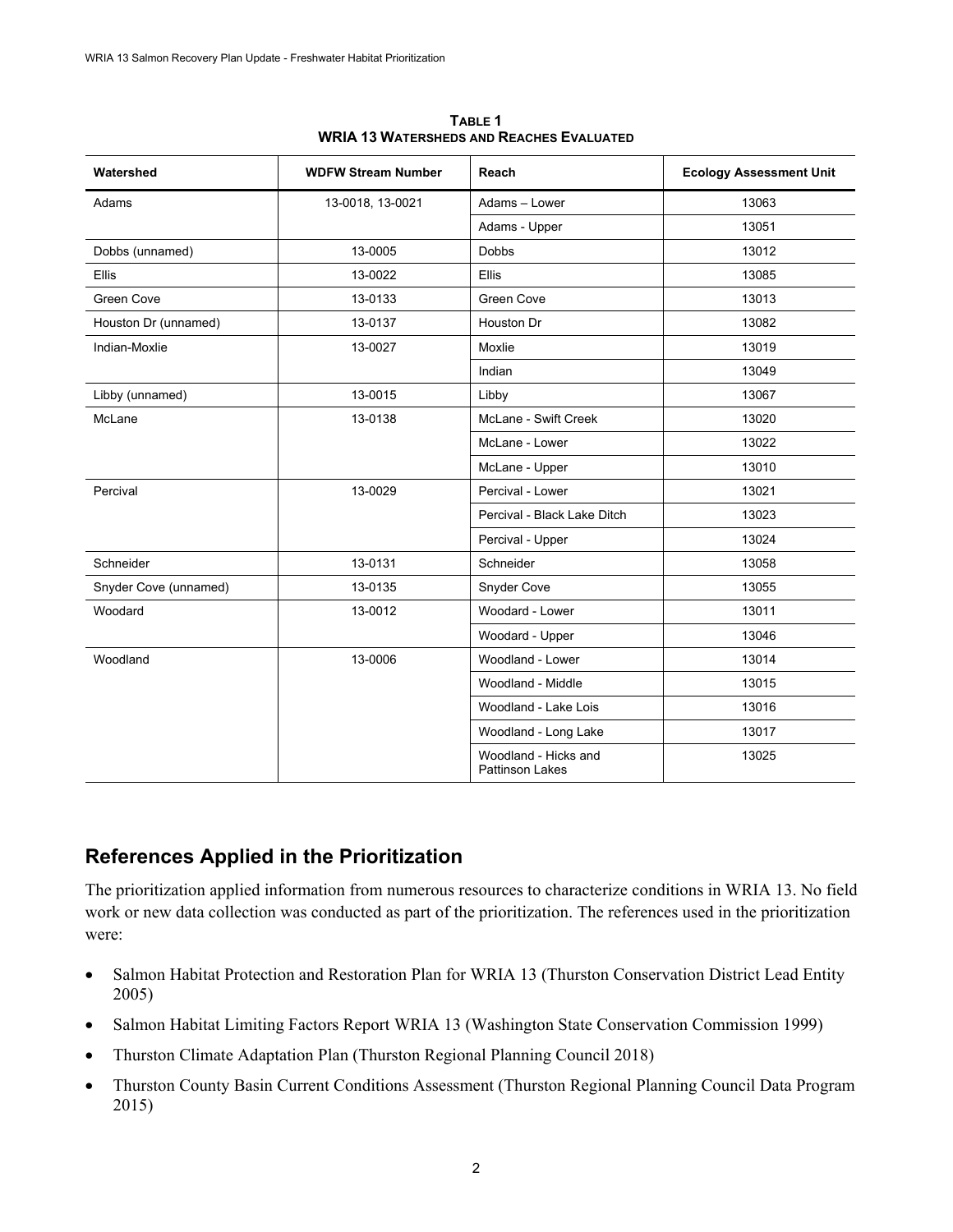- Basin Evaluation and Management Strategies for Thurston County WRIAs 13 and 14 (Thurston County and Thurston Regional Planning Council 2013)
- Statewide Washington Integrated Fish Distribution (SWIFD) database (Washington Department of Fish and Wildlife [WDFW] and Northwest Indian Fisheries Commission [NWIFC])
- Puget Sound Watershed Characterization Project (Washington Department of Ecology [Ecology] 2013)
- 303(d) information in the Water Quality Atlas website (Ecology 2016)
- Burnett, K.M., G.H. Reeves, D.J. Miller, S. Clarke, K. Vance-Borland, and K. Christiansen. 2007. Distribution of salmon-habitat potential relative to landscape characteristics and implications for conservation. Ecol. Appl. 17(1): 66-80.

# **Prioritization Methods**

Existing habitat conditions and salmonid resources were evaluated to inform the prioritization.

### *Existing Habitat Conditions*

Existing habitat conditions were evaluated using three habitat components: water temperature, sediment size composition, and habitat complexity. A scoring system for individual parameters was applied in a range from 0 to 5, where 0 indicates no function and 5 indicates full function.

#### **Water Temperature**

*References Used*

- Salmon Habitat Protection and Restoration Plan for WRIA 13 (Thurston Conservation District Lead Entity 2005)
- Thurston County Basin Current Conditions Assessment (Thurston Regional Planning Council Data Program 2015)
- Basin Evaluation and Management Strategies for Thurston County WRIAs 13 and 14 (Thurston County and Thurston Regional Planning Council 2013)
- 303(d) information in the Water Quality Atlas website (Ecology 2016)

#### *Evaluation*

Relevant data from the 2004 Salmon Habitat Plan were used to characterize water quality. Although the data are older (circa 1990's), they were still considered to be useful indicators of existing conditions. The data from the 2004 Salmon Habitat Plan were combined by averaging into one contributing metric since the data were several years older than other datasets used in the evaluation. The 2004 Salmon Habitat Plan metrics used were: water temperature, riparian condition, riparian canopy closure, and water quantity. In the 2004 Salmon Habitat Plan, these metrics were categorized as good, fair, or poor. Scores were assigned as:  $\text{good} = 5$ ,  $\text{fair} = 2$ , poor  $= 0$ . In cases where fair and poor areas were present, a score of 1 was assigned. If a reach was not evaluated in 2004 or if it was identified as a data gap, then no score was assigned and it was not included in the score averaging formula.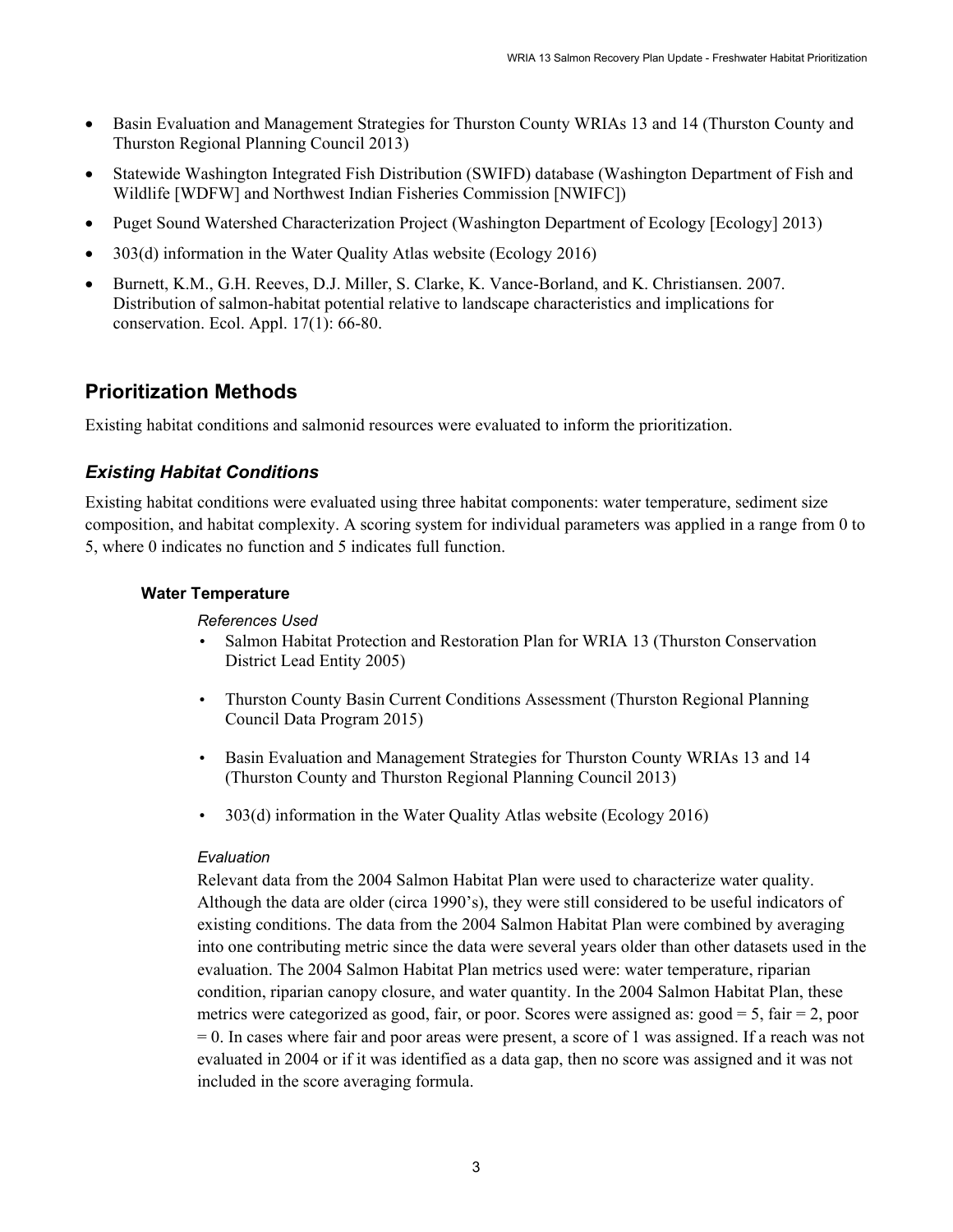Ecology 303(d) listings for water temperature impairments were assigned scores. Scores were assigned as: no listing = 5, category [2](#page-3-0) or  $4A = 2$ , category  $5 = 0^2$ .

The Basin Evaluation and Management Strategies for Thurston County WRIAs 13 and 14 included a water quality categorization based on 2010 data. Scores were assigned as:  $\text{good} = 5$ ,  $fair = 2$ , poor  $= 0$ . If a reach was not evaluated, then no score was assigned.

The Basin Evaluation and Management Strategies for Thurston County WRIAs 13 and 14 included a percent impervious surface evaluation based on 2010 data. Scores were assigned as: 0-  $2\% = 5$ ,  $2 - 10\% = 4$ ,  $10 - 25\% = 2$ ,  $25 - 40\% = 0$ .

The Thurston County Basin Current Conditions Assessment included a percent forest cover evaluation based on 2011 data. Scores were assigned as:  $80-100% = 5$ ,  $60-80% = 4$ ,  $40-60% = 2$ ,  $20-40\% = 1, 0-20\% = 0.$ 

An overall water temperature score was calculated by averaging the five inputs described above. To facilitate interpretation on the Web Map, the overall score was divided by 5 to be on a scale of 0 (no function) to 1 (full function).

#### **Sediment Composition**

#### *References Used*

- Salmon Habitat Protection and Restoration Plan for WRIA 13 (Thurston Conservation District Lead Entity 2005)
- Puget Sound Watershed Characterization Project (Washington Department of Ecology [Ecology] 2013)

#### *Evaluation*

Relevant data from the 2004 Salmon Habitat Plan were used to characterize sediment composition. Although the data are older (circa 1990's), they were still considered to be useful indicators of existing conditions. The data from the 2004 Salmon Habitat Plan were combined by averaging into one contributing metric since the data were several years older than other datasets used in the evaluation. The 2004 Salmon Habitat Plan metrics used were: substrate embeddedness and streambank condition. In the 2004 Salmon Habitat Plan, these metrics were categorized as good, fair, or poor. Scores were assigned as:  $\text{good} = 5$ , fair  $= 2$ , poor  $= 0$ . In cases where fair and poor areas were present, a score of 1 was assigned. If a reach was not evaluated in 2004 or if it was identified as a data gap, then no score was assigned and it was not included in the score averaging formula.

Ecology's Puget Sound Watershed Characterization evaluation of sediment degradation was used to provide an updated evaluation of sediment composition. Since the metric evaluates

<span id="page-3-0"></span><sup>&</sup>lt;sup>2</sup> Ecology water quality assessment categories (only those present in WRIA 13; there are more categories):

<sup>•</sup> Category 5: Polluted water that requires a water improvement project

<sup>•</sup> Category 4A: Already has an EPA-approved water quality improvement plan in place and implemented

<sup>•</sup> Category 2: Water of concern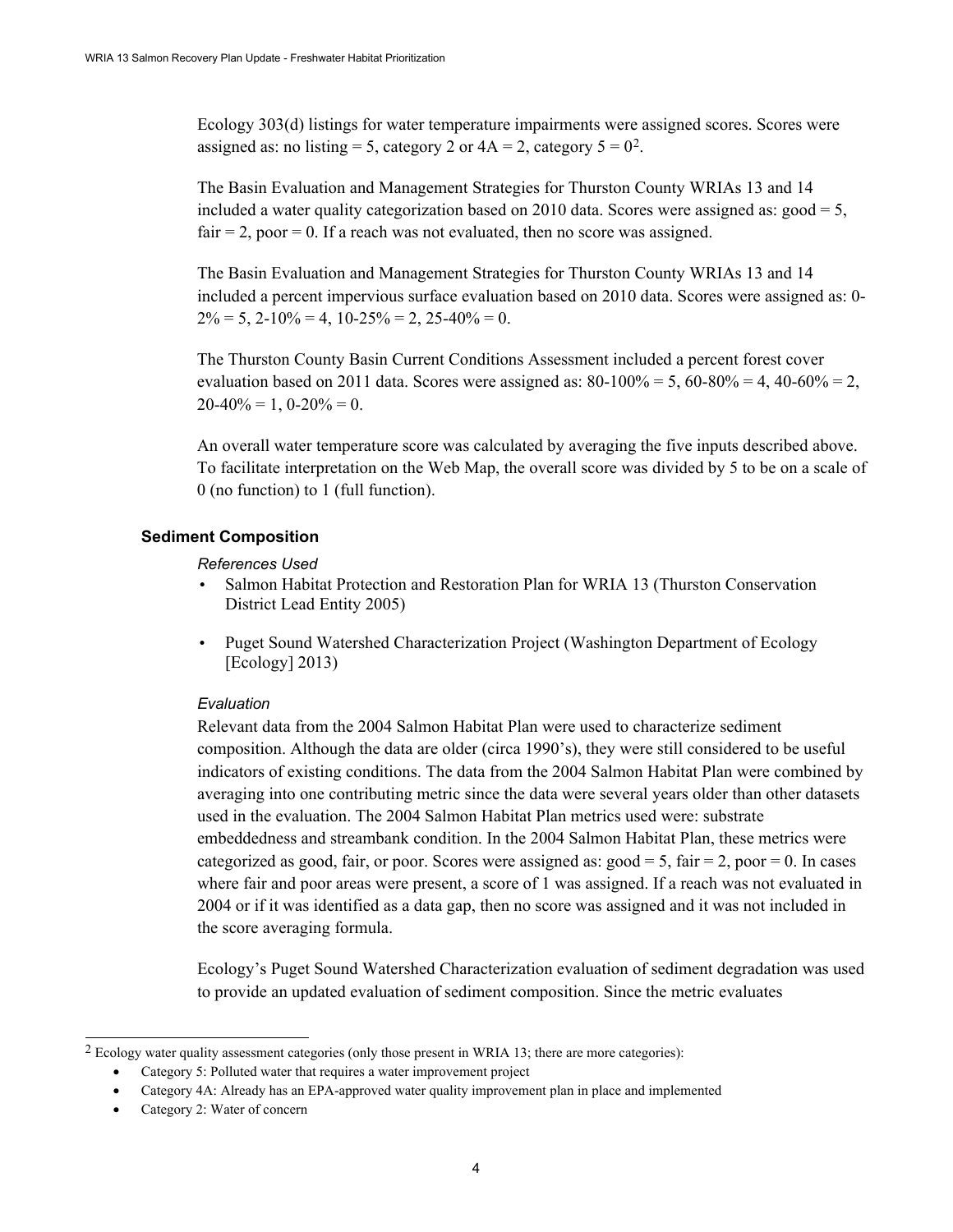degradation, a ranking of high indicates poor conditions and a ranking of low indicates good conditions. Scores were assigned as:  $low = 5$ , medium = 3, medium-high = 1, and high = 0.

An overall sediment composition score was calculated by averaging the two inputs described above. To facilitate interpretation on the Web Map, the overall score was divided by 5 to be on a scale of 0 (no function) to 1 (full function).

#### **Habitat Complexity**

*References Used*

- Salmon Habitat Protection and Restoration Plan for WRIA 13 (Thurston Conservation District Lead Entity 2005)
- Puget Sound Watershed Characterization Project (Washington Department of Ecology [Ecology] 2013)

#### *Evaluation*

Relevant data from the 2004 Salmon Habitat Plan were used to characterize habitat complexity. Although the data are older (circa 1990's), they were still considered to be useful indicators of existing conditions. The data from the 2004 Salmon Habitat Plan were combined by averaging into one contributing metric since the data were several years older than other datasets used in the evaluation. The 2004 Salmon Habitat Plan metrics used were: floodplain connectivity, large woody debris total, large woody debris key pieces, pool frequency, pool quality, off channel habitat, and biological processes. In the 2004 Salmon Habitat Plan, these metrics were categorized as good, fair, or poor. Scores were assigned as:  $\text{good} = 5$ , fair  $= 2$ , poor  $= 0$ . In cases where fair and poor areas were present, a score of 1 was assigned. If a reach was not evaluated in 2004 or if it was identified as a data gap, then no score was assigned and it was not included in the score averaging formula.

Ecology's Puget Sound Watershed Characterization evaluation of local salmonid habitat was used to provide an updated evaluation of sediment composition. Scores in the Ecology study ranged from 0 to 10. To adjust the Ecology scores to a scale of 0 to 5, they were divided by two.

An overall habitat complexity score was calculated by averaging the two inputs described above. To facilitate interpretation on the Web Map, the overall score was divided by 5 to be on a scale of 0 (no function) to 1 (full function).

#### **Overall Existing Habitat Conditions Score and Categories**

An overall existing habitat score was calculated by adding the water temperature, sediment composition, and habitat complexity scores together. Using natural breaks statistical techniques available in ArcGIS, the existing habitat condition of each reach was assigned to one of four categories: highest, high, medium, and low.

In addition, the lowest contributing component among water temperature, sediment composition, and habitat complexity was identified as the most impacted key ecological attribute. Recommended restoration and conservation actions were identified.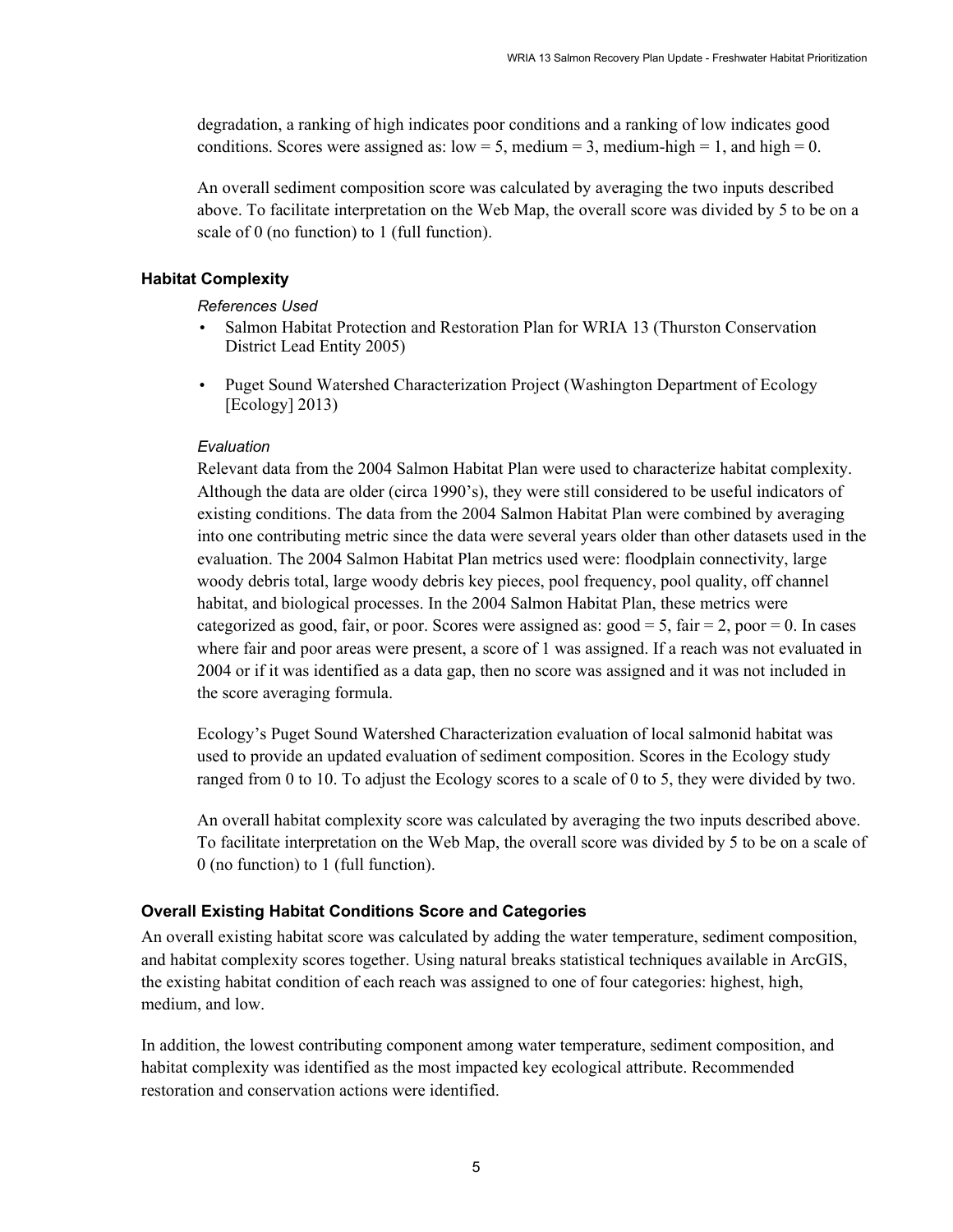#### *Recommended Restoration Project Types to Address Most Impacted KEA(s)*

- Water Temperature: Restore shade-producing native trees and shrubs in riparian corridor, habitat features in coldwater areas - including deep pools, floodplain connectivity
- Sediment Composition: Reduce major fine sediment inputs, remove bank armoring to reconnect floodplains, restore native trees and shrubs in riparian corridor, and reduce impacts of livestock through fencing and livestock management
- Habitat Complexity: Restore hydraulic and habitat complexity using large wood placement, restore floodplain connectivity, remove bank armoring/berms/levees, restore and recreate side channel and off-channel habitats, restore native trees and shrubs in riparian corridor, replace water crossing structures restricting channel migration and geomorphic processes, apply techniques to reduce landowner conflicts related to beavers, promote "beaverengineered" habitats

#### *Recommended Protection Project Types to Address Most Impacted KEA(s)*

- Water Temperature: Protect cold water sources, instream flows, and shade-producing native trees and shrubs in riparian corridor
- Sediment Composition: Protect naturally-stable streambanks, vegetated native trees and shrubs in riparian corridor, and floodplain connectivity
- Habitat Complexity: Protect wetlands, native trees and shrubs in riparian corridor, floodplains, side-channels, and natural pool-forming features

#### *Salmonid Potential*

Salmonid potential was evaluated at the watershed scale using two inputs: anadromous salmon stream miles and coho intrinsic potential. WDFW salmon spawner data were not used in the evaluation due to the Committee's concerns about the incomplete spatial coverage of the dataset.

#### **Anadromous Stream Miles**

SWIFD data on anadromous stream miles was summed for each watershed. Using natural breaks statistical techniques available in ArcGIS, the anadromous stream miles of each watershed was assigned to one of three categories: high, medium, and low.

#### **Coho Salmon Intrinsic Potential**

WDFW unpublished data on coho salmon intrinsic potential (IP) from approximately 2016 were used in this evaluation. The IP analysis applies information on channel width, gradient, and valley constraint per Burnett et al. (2007) to estimate the suitability of habitat for coho salmon. The analysis was calculated for short stream reaches on the order of hundreds of feet. All IP analysis reaches with a coho score of greater than 0 were included in the analysis. The sum length of reaches in a watershed with some IP for coho was used in this analysis. Using natural breaks statistical techniques available in ArcGIS, the coho IP stream length of each watershed was assigned to one of three categories: high, medium, and low.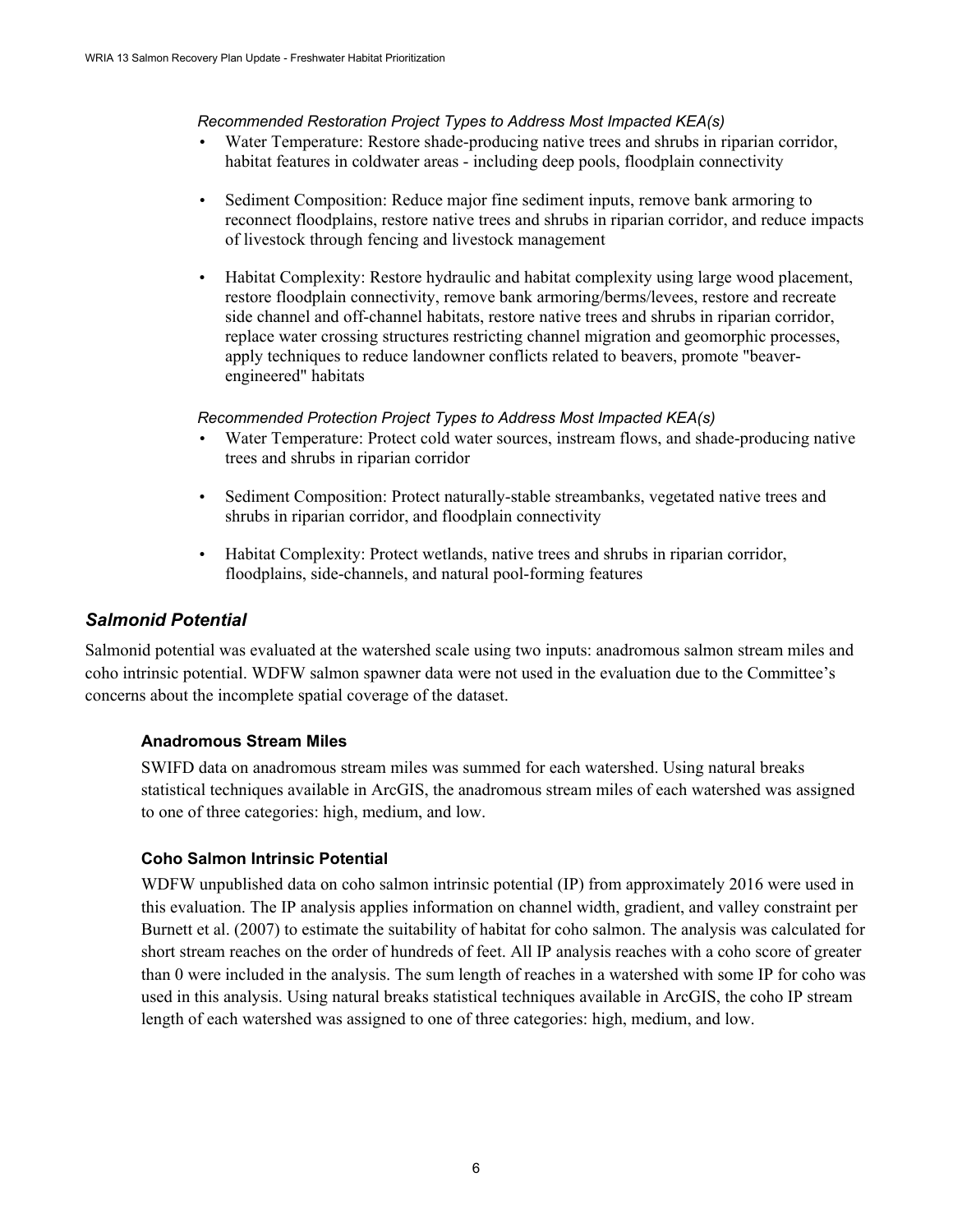#### **Overall Salmonid Potential Categories**

The category assignments for anadromous stream miles and coho salmon IP were used to assign an overall salmonid potential category to each watershed. Watersheds in the high category for one or both of the metrics were assigned to the high salmonid potential category. Remaining watersheds that were in the medium category for one of both of the metrics were assigned to the medium salmonid potential category. All remaining watersheds were assigned to the low salmonid potential category. Since this analysis was based on remotely collected data, the Committee chose to revise category assignments in some cases based on their on-the-ground knowledge of the stream systems. The Committee revised the category assignments in two watersheds (Green Cove Creek and Indian-Moxlie) as described in the results section.

For watersheds with multiple reaches the salmonid potential categories was reviewed and adjustments were considered for reaches based on fish access and stream channel availability. Woodland Creek was the only watershed in which contributing reaches assignments were adjusted from the overall watershed category as described in the results section.

#### *Restoration and Conservation Priority Assignment Approach*

Existing habitat conditions and salmonid potential were considered separately when making restoration and conservation priority category assignments. Figure 1 shows the restoration priority tier assignments based on the existing habitat conditions and salmonid potential. Figure 2 shows the conservation priority tier assignments based on the existing habitat conditions and salmonid potential.

|                             |                |               | <b>Salmonid Potential</b> |                          |
|-----------------------------|----------------|---------------|---------------------------|--------------------------|
|                             |                | Low           | <b>Medium</b>             | High                     |
|                             | Low            | low (enhance) | low (enhance)             | medium<br>(enhance high) |
| Existing Habitat Conditions | <b>Medium</b>  | low           | medium                    | high                     |
|                             | High           | low           | medium                    | highest                  |
|                             | <b>Highest</b> | low           | high                      | highest                  |

**Figure 1. Restoration Category Assignment Rules**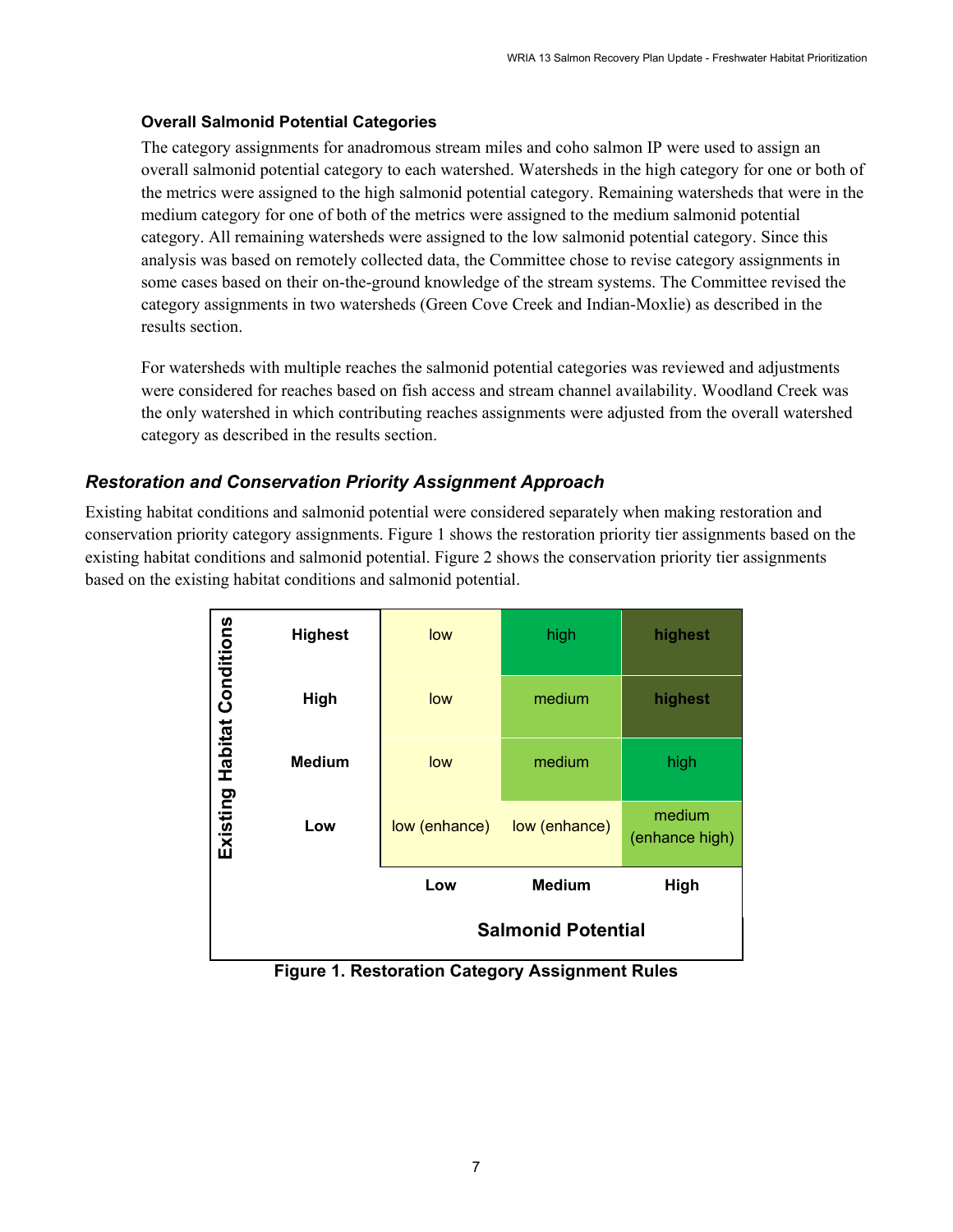| Existing Habitat Conditions | <b>Highest</b> | medium | high                      | highest |
|-----------------------------|----------------|--------|---------------------------|---------|
|                             | High           | medium | medium                    | high    |
|                             | <b>Medium</b>  | low    | low                       | high    |
|                             | Low            | low    | low                       | medium  |
|                             |                | Low    | <b>High</b>               |         |
|                             |                |        | <b>Salmonid Potential</b> |         |

**Figure 2. Conservation Category Assignment Rules**

# **Prioritization Results**

The prioritization results are provided in the MS Excel file WRIA 13 Final Prioritization Database\_063021.

## *Existing Habitat Conditions*

Existing habitat conditions results for each reach are presented in Table 2.

| Reach                   | Temperature<br><b>Score</b> | <b>Sediment</b><br><b>Composition</b><br><b>Score</b> | Habitat<br>Complexity<br><b>Score</b> | <b>Total Existing</b><br><b>Conditions</b><br><b>Score</b> | Existing<br>Conditions<br>Category | <b>Most Impacted Key Ecological</b><br>Attribute(s) |
|-------------------------|-----------------------------|-------------------------------------------------------|---------------------------------------|------------------------------------------------------------|------------------------------------|-----------------------------------------------------|
| Adams - Lower           | 0.63                        | 0.20                                                  | 0.23                                  | 1.06                                                       | medium                             | sediment composition, habitat<br>complexity         |
| Adams - Upper           | 0.63                        | 0.20                                                  | 0.48                                  | 1.31                                                       | high                               | sediment composition                                |
| Dobbs                   | 0.65                        | 0.00                                                  | 0.70                                  | 1.35                                                       | high                               | sediment composition                                |
| <b>Ellis</b>            | 0.84                        | 0.60                                                  | 0.60                                  | 2.04                                                       | highest                            | sediment composition, habitat<br>complexity         |
| Green Cove              | 0.69                        | 0.50                                                  | 0.74                                  | 1.92                                                       | highest                            | sediment composition                                |
| Houston Dr              | 0.73                        | 1.00                                                  | 0.70                                  | 2.43                                                       | highest                            | habitat complexity, water<br>temperatures           |
| Moxlie                  | 0.25                        | 0.20                                                  | 0.55                                  | 1.00                                                       | medium                             | sediment composition, water<br>temperatures         |
| Indian                  | 0.30                        | 0.20                                                  | 0.18                                  | 0.68                                                       | low                                | habitat complexity, sediment<br>composition         |
| Libby                   | 0.70                        | 0.00                                                  | 0.60                                  | 1.30                                                       | high                               | sediment composition                                |
| McLane - Swift<br>Creek | 0.53                        | 0.30                                                  | 0.73                                  | 1.56                                                       | high                               | sediment composition                                |

**TABLE 2 EXISTING HABITAT CONDITION RESULTS**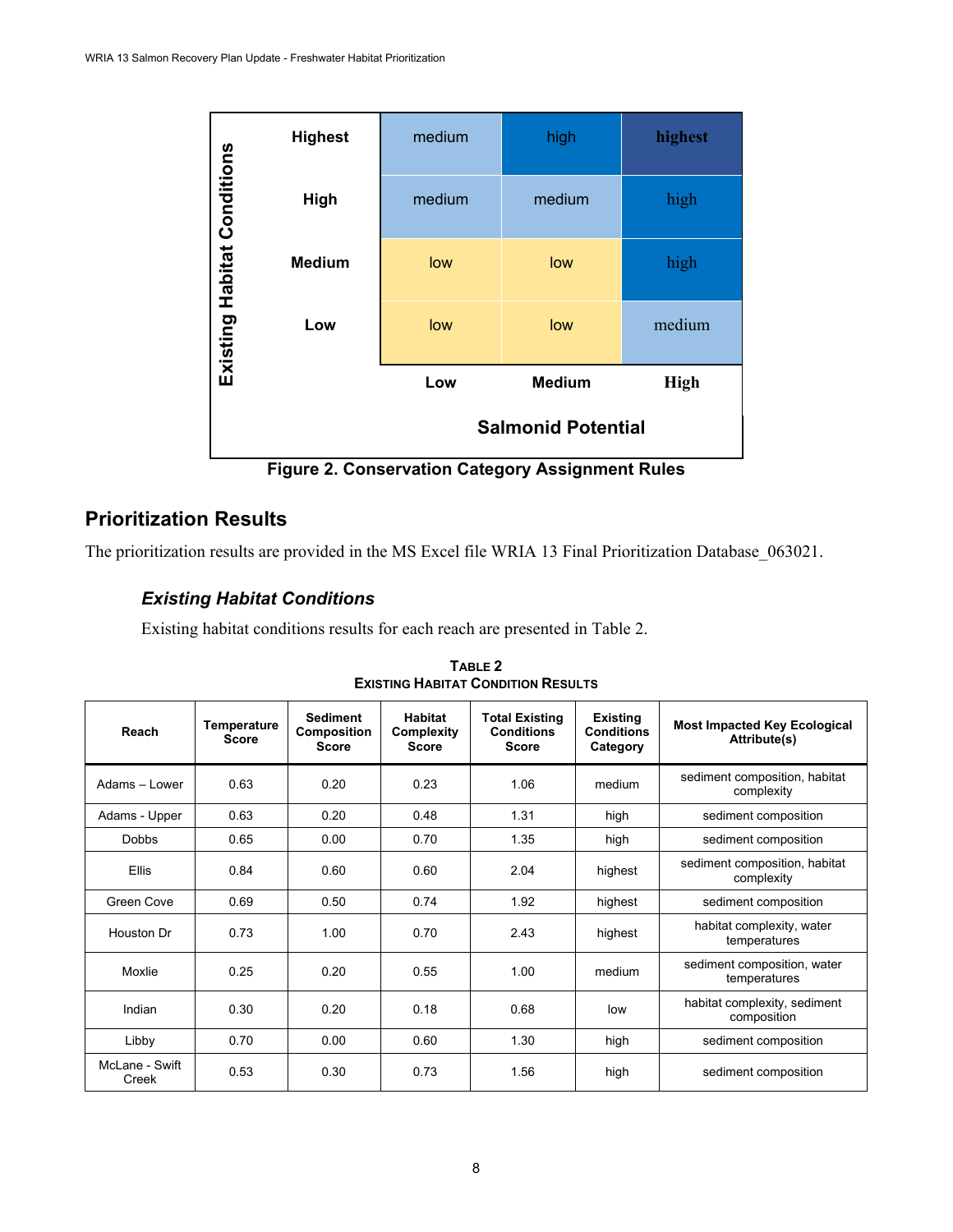| Reach                                             | Temperature<br><b>Score</b> | <b>Sediment</b><br>Composition<br><b>Score</b> | <b>Habitat</b><br>Complexity<br><b>Score</b> | <b>Total Existing</b><br><b>Conditions</b><br><b>Score</b> | <b>Existing</b><br><b>Conditions</b><br>Category | <b>Most Impacted Key Ecological</b><br>Attribute(s) |
|---------------------------------------------------|-----------------------------|------------------------------------------------|----------------------------------------------|------------------------------------------------------------|--------------------------------------------------|-----------------------------------------------------|
| McLane - Lower                                    | 0.53                        | 0.50                                           | 0.78                                         | 1.81                                                       | highest                                          | sediment composition, water<br>temperatures         |
| McLane - Upper                                    | 0.53                        | 0.50                                           | 0.78                                         | 1.81                                                       | highest                                          | sediment composition, water<br>temperatures         |
| Percival - Lower                                  | 0.20                        | 0.35                                           | 0.40                                         | 0.95                                                       | medium                                           | water temperatures                                  |
| Percival - Black<br>Lake Ditch                    | 0.20                        | 0.15                                           | 0.35                                         | 0.70                                                       | low                                              | sediment composition, water<br>temperatures         |
| Percival - Upper                                  | 0.20                        | 0.05                                           | 0.20                                         | 0.45                                                       | low                                              | sediment composition                                |
| Schneider                                         | 0.54                        | 0.20                                           | 0.15                                         | 0.89                                                       | medium                                           | habitat complexity, sediment<br>composition         |
| <b>Snyder Cove</b>                                | 0.87                        | 1.00                                           | 0.20                                         | 2.07                                                       | highest                                          | habitat complexity                                  |
| Woodard -<br>Lower                                | 0.54                        | 0.20                                           | 0.65                                         | 1.39                                                       | high                                             | sediment composition                                |
| Woodard -<br>Upper                                | 0.54                        | 0.30                                           | 0.55                                         | 1.39                                                       | high                                             | sediment composition                                |
| Woodland -<br>Lower                               | 0.51                        | 0.10                                           | 0.56                                         | 1.16                                                       | medium                                           | sediment composition                                |
| Woodland -<br>Middle                              | 0.51                        | 0.60                                           | 0.41                                         | 1.51                                                       | high                                             | habitat complexity                                  |
| Woodland -<br>Lake Lois                           | 0.41                        | 0.30                                           | 0.45                                         | 1.16                                                       | medium                                           | sediment composition                                |
| Woodland -<br>Long Lake                           | 0.41                        | 0.30                                           | 0.30                                         | 1.01                                                       | medium                                           | sediment composition, habitat<br>complexity         |
| Woodland -<br>Hicks and<br><b>Pattinson Lakes</b> | 0.41                        | 0.50                                           | 0.10                                         | 1.01                                                       | medium                                           | habitat complexity                                  |

## *Salmonid Potential*

Salmonid potential results for each reach are presented in Table 3.

**TABLE 3 SALMONID POTENTIAL RESULTS**

| Reach                                                                                   | <b>Salmonid Potential Category</b>                                                                          |
|-----------------------------------------------------------------------------------------|-------------------------------------------------------------------------------------------------------------|
| Adams - Lower                                                                           | low                                                                                                         |
| Adams - Upper                                                                           | low                                                                                                         |
| <b>Dobbs</b>                                                                            | medium                                                                                                      |
| <b>Ellis</b>                                                                            | medium                                                                                                      |
| Green Cove                                                                              | high (adjusted up from medium based on Committee input; exceptional<br>watershed condition and opportunity) |
| Houston Dr                                                                              | low                                                                                                         |
| low (adjusted down from high based on Committee input; long culvert at mouth)<br>Moxlie |                                                                                                             |
| Indian                                                                                  | low                                                                                                         |
| Libby                                                                                   | medium                                                                                                      |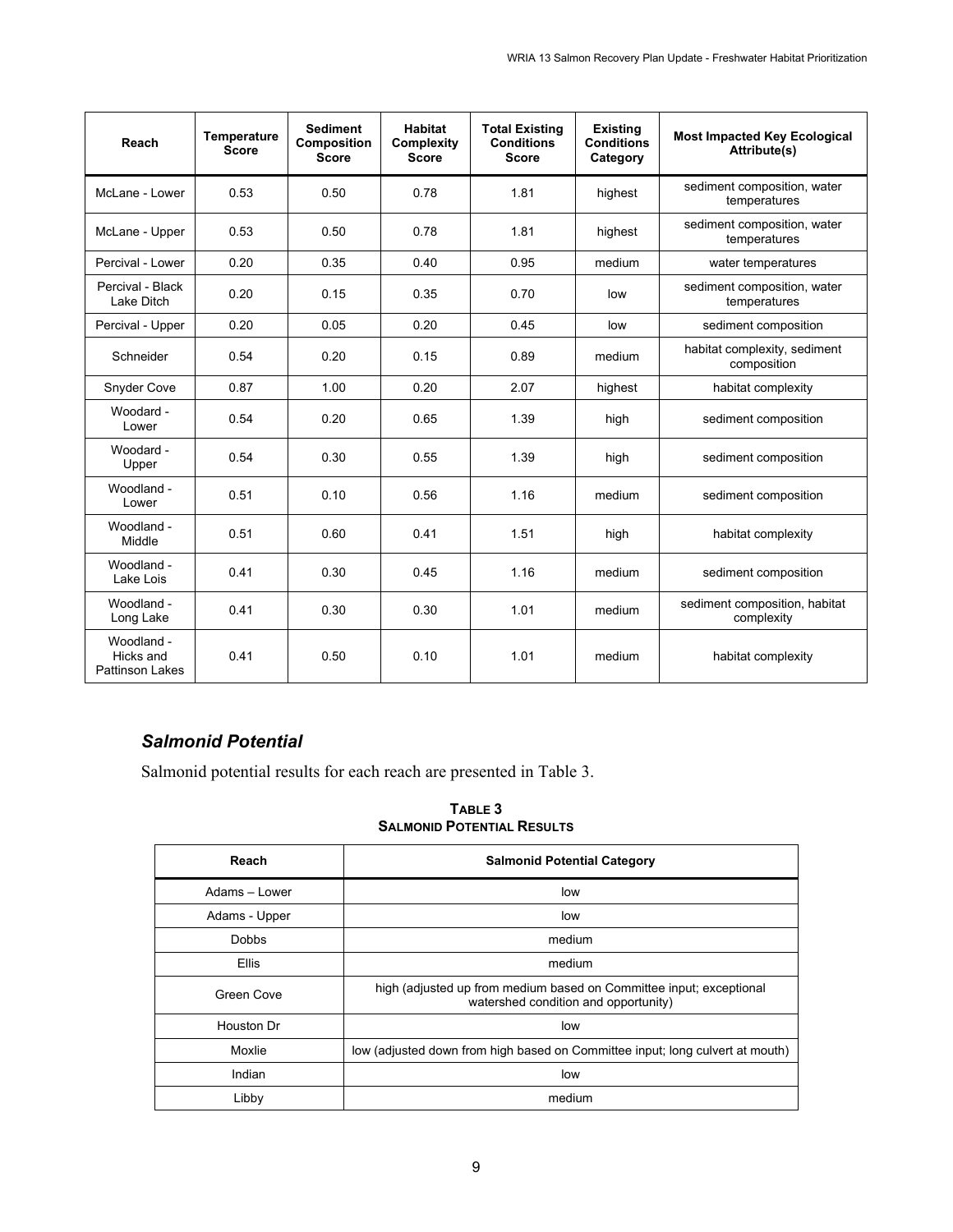| Reach                                   | <b>Salmonid Potential Category</b>                                                                                          |  |
|-----------------------------------------|-----------------------------------------------------------------------------------------------------------------------------|--|
| McLane - Swift Creek                    | high                                                                                                                        |  |
| McLane - Lower                          | high                                                                                                                        |  |
| McLane - Upper                          | high                                                                                                                        |  |
| Percival - Lower                        | high                                                                                                                        |  |
| Percival - Black Lake Ditch             | high                                                                                                                        |  |
| Percival - Upper                        | high                                                                                                                        |  |
| Schneider                               | low                                                                                                                         |  |
| Snyder Cove                             | low                                                                                                                         |  |
| Woodard - Lower                         | high                                                                                                                        |  |
| Woodard - Upper                         | high                                                                                                                        |  |
| Woodland - Lower                        | high                                                                                                                        |  |
| Woodland - Middle                       | high                                                                                                                        |  |
| Woodland - Lake Lois                    | medium (adjusted lower than downstream areas in consideration of WDFW not<br>seeing salmon in upper portions of this reach) |  |
| Woodland - Long Lake                    | low (adjusted lower than downstream areas in consideration of reach being<br>almost entirely a lake with no salmon use)     |  |
| Woodland - Hicks and<br>Pattinson Lakes | low (adjusted lower than downstream areas in consideration of reach being<br>almost entirely a lake with no salmon use)     |  |

## *Matrix of Existing Habitat Conditions and Salmonid Potential Categories*

A matrix showing the combined category assignments of existing habitat conditions and salmonid potential is presented in Table 4.

|           |                        | <b>Salmonid Potential</b>                                    |                      |                             |
|-----------|------------------------|--------------------------------------------------------------|----------------------|-----------------------------|
|           |                        | Low                                                          | <b>Medium</b>        | High                        |
|           | Low (most<br>degraded) |                                                              |                      | Percival - Upper            |
| Existing  |                        | Indian                                                       |                      | Percival - Black Lake Ditch |
|           |                        | Woodland - Long Lake<br>Woodland - Hicks and Pattinson Lakes |                      |                             |
|           |                        | Schneider                                                    |                      |                             |
| Habitat   | <b>Medium</b>          | Moxlie                                                       |                      | Woodland - Lower            |
|           |                        | Adams - Lower                                                | Woodland - Lake Lois | Percival - Lower            |
| Condition |                        |                                                              |                      | Woodland - Middle           |
|           |                        |                                                              |                      | Woodard - Upper             |
|           | High                   |                                                              | Libby                |                             |
| Category  |                        |                                                              |                      | Woodard - Lower             |
|           |                        | Adams - Upper                                                | <b>Dobbs</b>         | McLane - Swift              |
|           | degraded)              | Snyder Cove                                                  | Green Cove           | McLane - Upper              |
|           | <b>Highest (least</b>  | Houston Dr                                                   | <b>Ellis</b>         | McLane - Lower              |

**TABLE 4 MATRIX OF EXISTING HABITAT CONDITION AND SALMONID POTENTIAL CATEGORIES**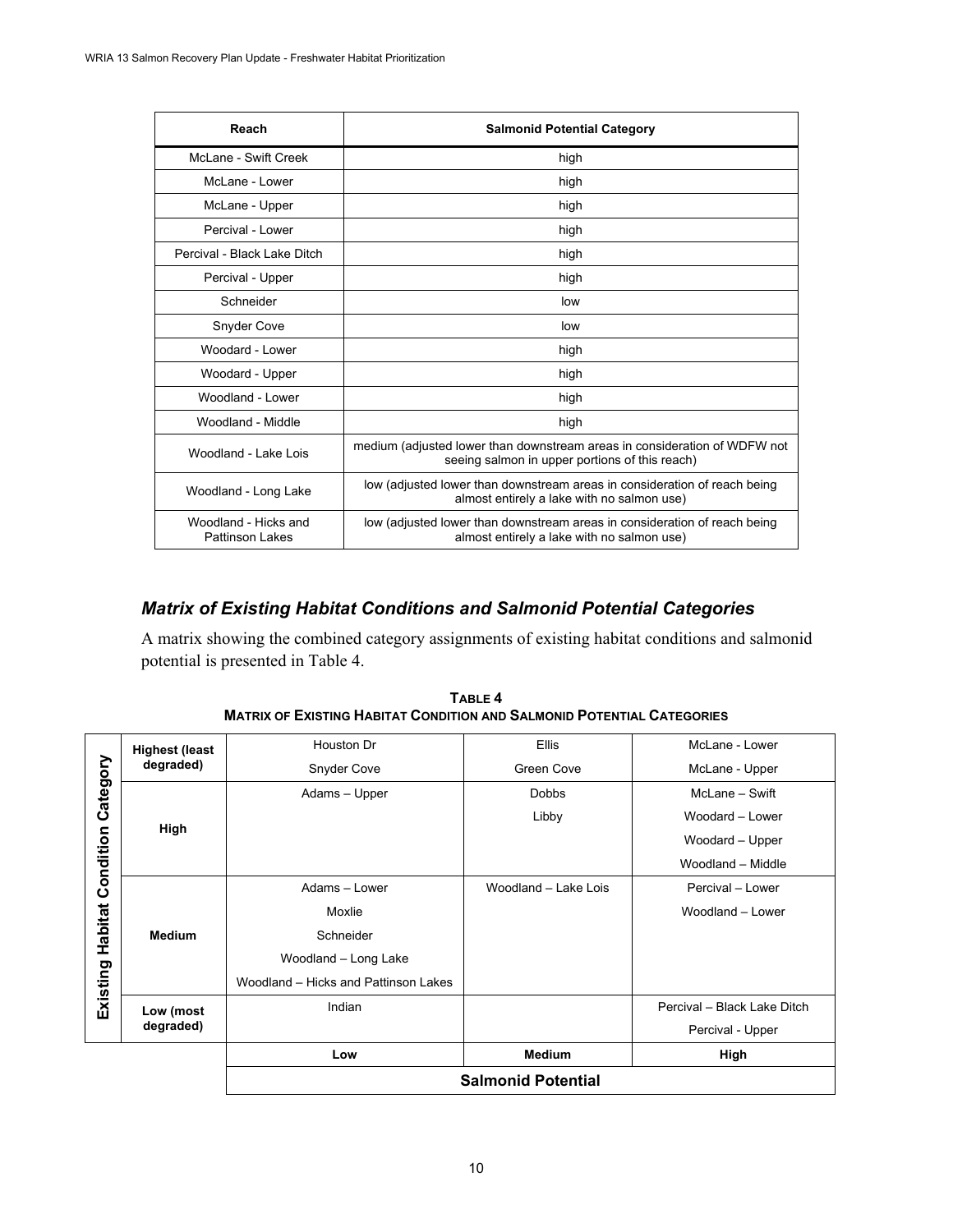## *Restoration and Conservation Priority Assignments*

Restoration and conservation priorities are listed in Table 5.

| Reach                                | <b>Restoration Priority</b> | <b>Conservation Priority</b> |
|--------------------------------------|-----------------------------|------------------------------|
| Adams - Lower                        | low                         | low                          |
| Adams - Upper                        | low                         | medium                       |
| <b>Dobbs</b>                         | medium                      | medium                       |
| <b>Ellis</b>                         | high                        | high                         |
| Green Cove                           | high                        | high                         |
| Houston Dr                           | low                         | medium                       |
| Moxlie                               | low                         | low                          |
| Indian                               | low                         | low                          |
| Libby                                | medium                      | medium                       |
| McLane - Swift Creek                 | high                        | high                         |
| McLane - Lower                       | high                        | high                         |
| McLane - Upper                       | high                        | high                         |
| Percival - Lower                     | high                        | medium                       |
| Percival - Black Lake Ditch          | medium                      | medium                       |
| Percival - Upper                     | medium                      | medium                       |
| Schneider                            | low                         | low                          |
| Snyder Cove                          | low                         | medium                       |
| Woodard - Lower                      | high                        | high                         |
| Woodard - Upper                      | high                        | high                         |
| Woodland - Lower                     | high                        | medium                       |
| Woodland - Middle                    | high                        | high                         |
| Woodland - Lake Lois                 | medium                      | low                          |
| Woodland - Long Lake                 | low                         | low                          |
| Woodland - Hicks and Pattinson Lakes | low                         | low                          |

**TABLE 5 RESTORATION AND CONSERVATION PRIORITIES**

# **Deliverables Provided Documenting the Prioritization**

Materials produced by this prioritization project include:

- 1. This memorandum describing the methods and results.
- 2. A Watershed Characterization MS Excel table dated April 7, 2021 describing notes from two virtual meetings with the Committee to share data and observations for the watersheds evaluated in the prioritization. Topics